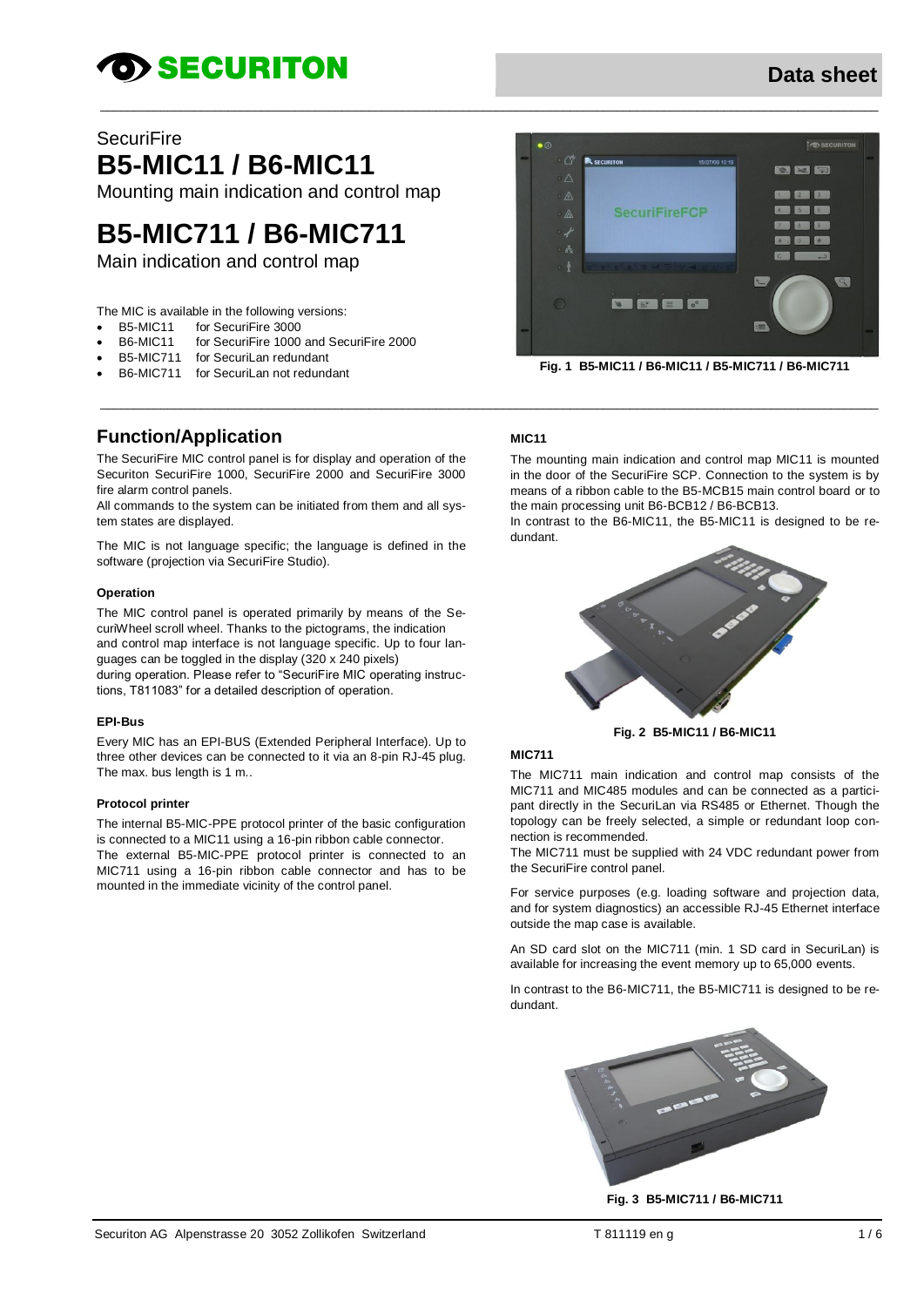# **Data sheet**

## **B5-MIC11 / B6-MIC11**

#### **Interfaces MIC11**

- **X1** Connection to B5-MCB15 (B5-MIC11) Connection to B6-BCB12 / B6-BCB13 (B6-MIC11)
- **X2** Display connection (rear side)
- **X3** Jumper of indication and control map audible
- **X6** EPI-Bus
- **X7** B5-MIC-PPE protocol printer connection



**Fig. 4 Rear side of B5-MIC11**

#### **Indication and control map audible (X3)**

| Audible switched on  |
|----------------------|
| Audible switched off |

#### **EPI-BUS (X6)**

| Terminal | Description | Terminal | Description |
|----------|-------------|----------|-------------|
|          | GNDP        |          | $+3V3$      |
|          | VP          |          | $+3V3$      |
|          | EXTBUS+     |          | GND         |
|          | EXTBUS-     |          | GND         |

| Technical data    |                            |
|-------------------|----------------------------|
| Electrical        | RS485                      |
| Coverage          | max. 1 m                   |
| Transmission type | asynchronous, serial,      |
|                   | 9,6kbit/s                  |
| Direction         | bidirectional, half-duplex |
| Mechanical design | RJ-45, 8-pin               |

#### **Expansion or replacement of the MIC11**



Before working on the control panel, you must deenergise it.

- 1. Open map case door and unplug the ribbon cable from the B5- MCB15 (SCP3000), B6-BCB13 (SCP2000) or B6-BCB12 (SCP1000).
- 2. Remove covers on both sides. Insert a screwdriver into the slit and lightly press to release the lock.
- 3. Unlock all four screws and lift up the control panel to the front.
- 4. Unplug the ribbon cable from the protocol printer.
- 5. If an EPI device is connected, the RJ45 plug must be disconnected.



**Fig. 5 Front side of MIC11**



**Fig. 6 SCP 3000 with B5-MIC11**



**Fig. 7 SCP 2000 with B6-MIC11**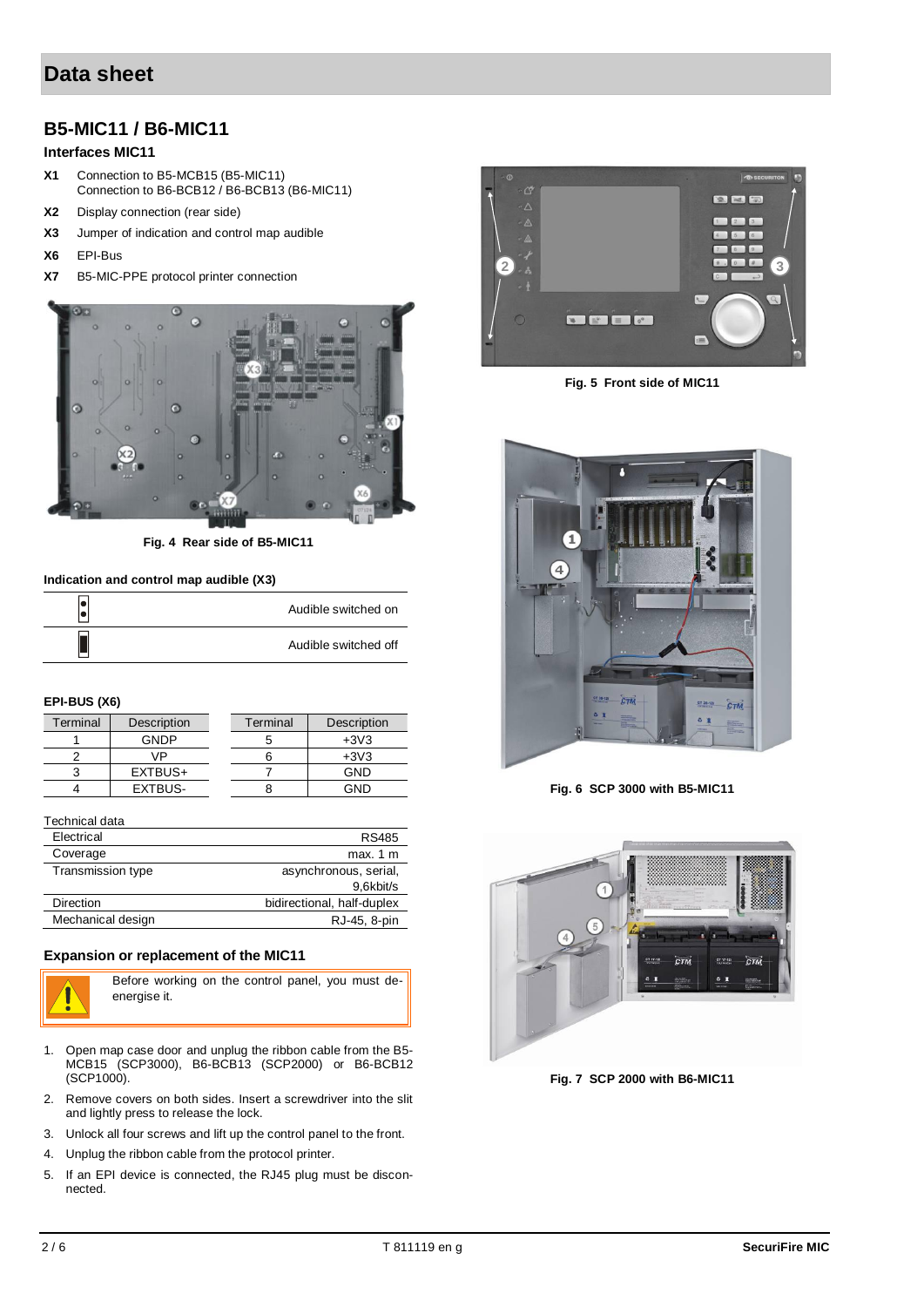# **B5-MIC711 / B6-MIC711**

### **Interfaces MIC711**

- **X2** Display connection (rear side)
- **X3** Service interface Ethernet 100BASE-TX
- **X9** SD card slot
- **X10** Jumper of indication and control map audible
- **X100** Interface MIC711 MIC485



**Fig. 8 Rear side of B5-MIC711**

#### **Ethernet 10/100BASE-TX service interface (X3)**

| Terminal       | Description |  |
|----------------|-------------|--|
| A <sub>1</sub> | TX+         |  |
| A2             | TX-         |  |
| A <sub>3</sub> | $RX+$       |  |
| A4             | Termination |  |
| A <sub>5</sub> | Termination |  |
| A6             | RX-         |  |
| A7             | Termination |  |
| A8             | Termination |  |

Technical data

| Electrical        | Service PC, Ethernet 100BASE-TX      |
|-------------------|--------------------------------------|
| Coverage          | max. 100 m                           |
| Transmission type | TCP/IP, max. 100 Mbit/s              |
| <b>Direction</b>  | bidirectional, full-duplex operation |
| Mechanical design | RJ-45, 8-pin                         |

#### **Indication and control map audible (X10)**

| Audible switched on  |
|----------------------|
| Audible switched off |

#### **Interfaces B5-MIC485 network module interfaces**

- **X1** Power supply connection
- **X2** EPI-Bus
- **X3** 10/100BASE-TX network connection
- **X4** RS485 network connection
- **X7** B5-MIC-PPE protocol printer connection

**X100** Interface MIC485 - MIC711



**Fig. 9 Rear side of B5-MIC485 network module**

#### **Power supply connection plug (X1)**

| Terminal | Description                     |
|----------|---------------------------------|
|          | Positive connection $A + 26V =$ |
|          | Negative connection A GND       |
|          | Positive connection $B + 26V =$ |
|          | Negative connection B GND       |

Technical data

| Connection        | SecuriFire SCP power supply                      |
|-------------------|--------------------------------------------------|
| Voltage           | 26 V DC                                          |
| Current           | 200 mA                                           |
| Coverage          | max. 1200 m                                      |
| Mechanical design | plug-in screw terminal, max. 2.5 mm <sup>2</sup> |

#### **EPI-BUS (X2)**

| Terminal | Description | Terminal | Description |
|----------|-------------|----------|-------------|
|          | <b>GNDP</b> |          | $+3V3$      |
|          | VP          |          | $+3V3$      |
|          | EXTBUS+     |          | GND         |
|          | EXTBUS-     |          | GND         |

| RS485                           |
|---------------------------------|
| max. 1 m                        |
| asynchronous, serial, 9,6kbit/s |
| bidirectional, half-duplex      |
| RJ-45, 8-pol.                   |
|                                 |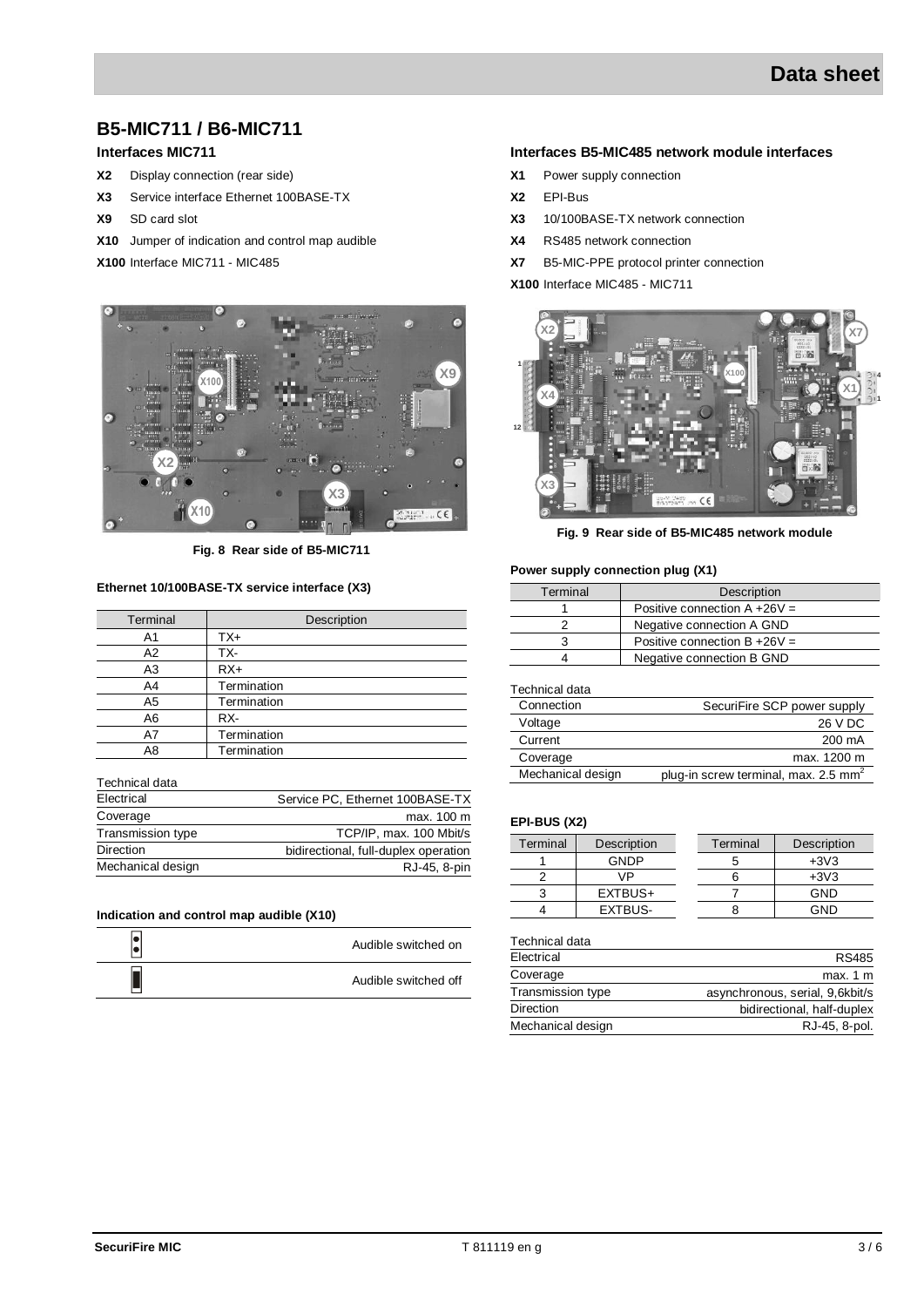### **10/100BASE-TX network connection (X3)**

| Port 0 of switch A and port 0 of switch B |             |  |                                      |                     |  |
|-------------------------------------------|-------------|--|--------------------------------------|---------------------|--|
| Terminal                                  | Description |  | Terminal                             | Description         |  |
|                                           | $RX+$       |  | 5                                    | Termination         |  |
| 2                                         | RX-         |  | 6                                    | TX-                 |  |
| 3                                         | $TX+$       |  | 7                                    | Termination         |  |
| 4                                         | Termination |  | 8                                    | Termination         |  |
| Technical data                            |             |  |                                      |                     |  |
| Electrical                                |             |  |                                      | Ethernet 100BASE-TX |  |
| Coverage                                  |             |  |                                      | max. 100 m          |  |
| Transmission type                         |             |  | TCP/IP, max. 100 Mbit/s              |                     |  |
| Direction                                 |             |  | bidirectional, full-duplex operation |                     |  |
| Mechanical design                         |             |  | double RJ-45 connector, 8-pin        |                     |  |

#### **RS485 network connection (X4)**

| Terminal | Description      |                  |  |  |
|----------|------------------|------------------|--|--|
|          | <b>B5-MIC485</b> | <b>B6-MIC485</b> |  |  |
|          | Port 6B X TX/RX+ | Port 6A X TX/RX+ |  |  |
| 2        | <b>GND</b>       | GND              |  |  |
| 3        | Port 6B X TX/RX- | Port 6A X TX/RX- |  |  |
| 4        | Port 6B Y TX/RX+ | Port 6A Y TX/RX+ |  |  |
| 5        | GND              | <b>GND</b>       |  |  |
| 6        | Port 6B Y TX/RX- | Port 6A Y TX/RX- |  |  |
| $7^{1}$  | Port 6A X TX/RX+ | Port 5A X TX/RX+ |  |  |
| 8        | GND              | <b>GND</b>       |  |  |
| $9^{1)}$ | Port 6A X TX/RX- | Port 5A X TX/RX- |  |  |
| $10^{1}$ | Port 6A Y TX/RX+ | Port 5A Y TX/RX+ |  |  |
| 11       | GND              | <b>GND</b>       |  |  |
| $12^{1}$ | Port 6A Y TX/RX- | Port 5A Y TX/RX- |  |  |

 $\overline{1)}$  galvanically isolated

| Technical data |
|----------------|
|                |

| Connection        | SecuriLan                                       |
|-------------------|-------------------------------------------------|
| Electrical        | High Speed RS485                                |
| Transmission type | asynchronous, serial, 675/1,250 kBaud           |
| <b>Direction</b>  | bidirectional, half-duplex                      |
| Cable             | CAT <sub>5</sub>                                |
| Coverage          | max. 1200 m                                     |
| Mechanical design | plug-in screw terminal, max. 1.5mm <sup>2</sup> |

#### **Mounting**



Before working on the control panel, you must deenergise it.

- 1. Remove covers on both sides. Insert a screwdriver into the slit and lightly press to release the lock.
- 2. Unlock all four screws and lift up the control panel to the front.
- 3. Holes for the required cable entries can be broken out on top, bottom, right, left or on the rear side of the map case. Cable strain relief is possible by means of holders for cable fasteners in the rear wall of the map case.



**Fig. 10 Front side of MIC711**

#### **Connection example**

Additional information for connecting the MIC711 in the SecuriLan can be found in the following documents:

T811123 SecuriFire LAN network boards and units T811044 SecuriFire 3000 Mounting and Installation

T811086 SecuriFire 1000/2000 Mounting and Installation



**Fig. 11 connection example MIC711**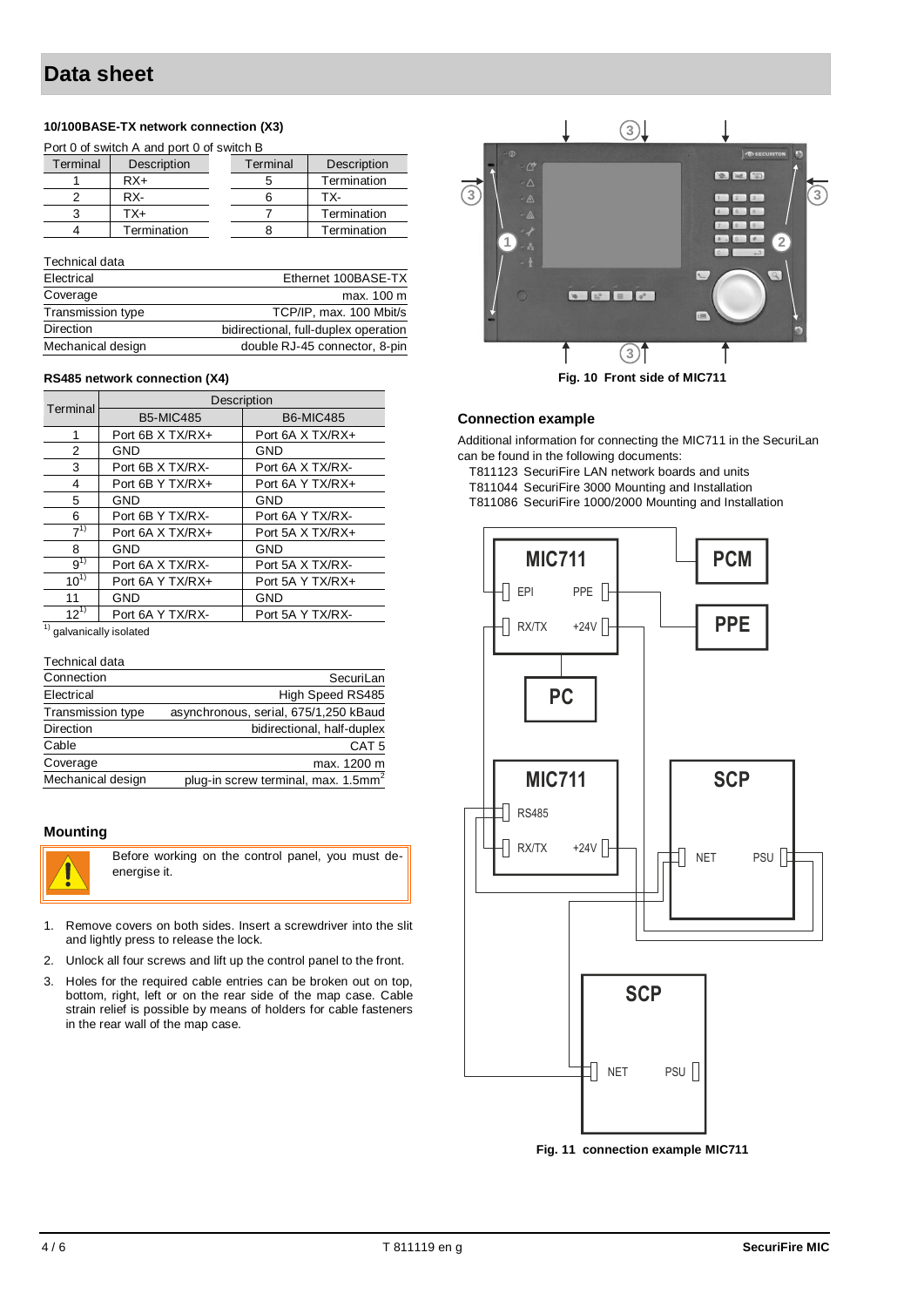### **Dimensioned drawing**



#### **Fig. 12 Dimensioned drawing MIC711**

# **Programming and planning**

Information about programming, please refer to the SecuriFire Studio manual T811093.

#### **MIC711**

- Up to 31 MIC711s can be connected together with other SCPs on a SecuriLan.
- The maximum number of MIC711s and SCPs on a SecuriLan is limited to 32.
- The maximum line length between two neighbouring SecuriLan devices is 1,200 metres.

#### **MIC11**

The MIC711 is counted as 1 of max. 16 control panels (per SCP).

### **Indication and operation elements**



#### **Fig. 13 User interface**

- (1) Operation LED
- (2) Fire alarm LED
- (3) General fault LED
- (4) Energy fault LED (mains, battery)
- (5) System fault LED
- (6) Maintenance LED
- (7) Deactivations LED
- (8) Delay LED
- (9) Operation key
- (10) Alarm list key
- (11) Event list key (12) Configuration key
- (13) Multiple selection key
- (14) Previous key
- (15) Help key
- (16) SecuriWheel
- (17) Clear key
- (18) Enter key
- (19) Separator key
- (20) Discard code key (21) Numerical keypad
- (22) Reset buzzer key
- (23) Reset alarm units key
- (24) Reset system / alarm
- (25) Display